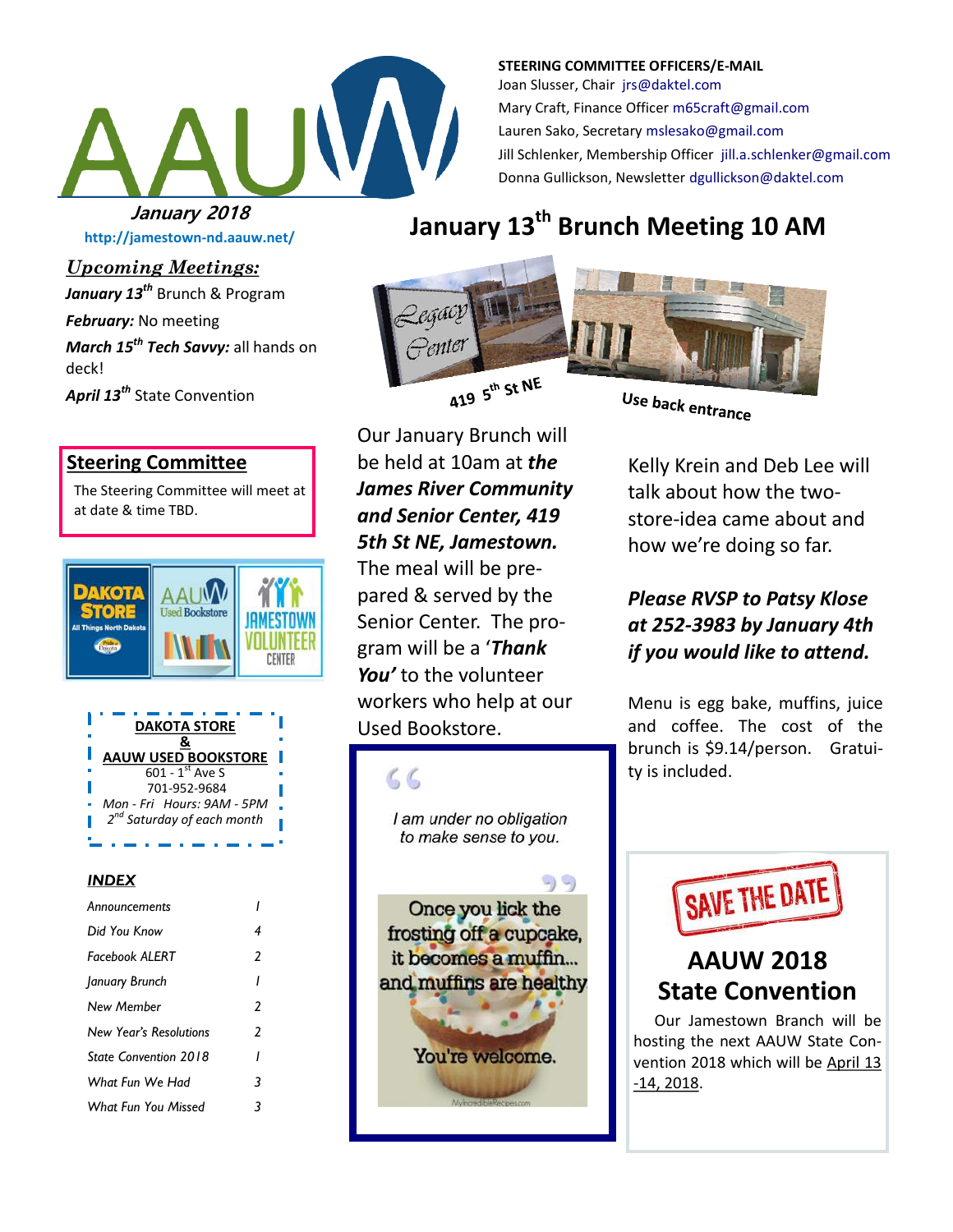



Welcome to our new member, *Linda Todd*! Linda has been faithfully working at the bookstore about a year. We're glad she decided to join our group!



*BOOKSTORE Volunteer Help*  is needed over the winter months. Please call Kelly: Krein at 252-4690 (work) or 252-4107 (home). You can also call the Dakota Store/: AAUW Bookstore (952-9684).



Start writing "2018" sooner than I started writing "2017"

New Year's Resolution Be More Awesome than last year.



| <b>LESS</b>          | <b>MORE</b>          |
|----------------------|----------------------|
| <b>TALKING</b>       | <b>LISTENING</b>     |
| <b>PLANNING</b>      | <b>DOING</b>         |
| <b>SODA</b>          | TEA                  |
| <b>JUNK FOOD</b>     | <b>SALADS</b>        |
| <b>COMPLAINING</b>   | <b>ENCOURAGING</b>   |
| <b>WORRYING</b>      | <b>HOPING</b>        |
| <b>DOUBTING</b>      | <b>BELIEVING</b>     |
| <b>LAZING AROUND</b> | <b>WORKING OUT</b>   |
| <b>FROWNING</b>      | <b>SMILING</b>       |
| <b>INSECURITY</b>    | <b>TRUST</b>         |
| <b>WEAKNESS</b>      | <b>CONFIDENCE</b>    |
| <b>IGNORANCE</b>     | <b>UNDERSTANDING</b> |
| HATE                 | <b>LOVE</b>          |
| UNGRATEFULNESS       | <b>GRATITUDE</b>     |

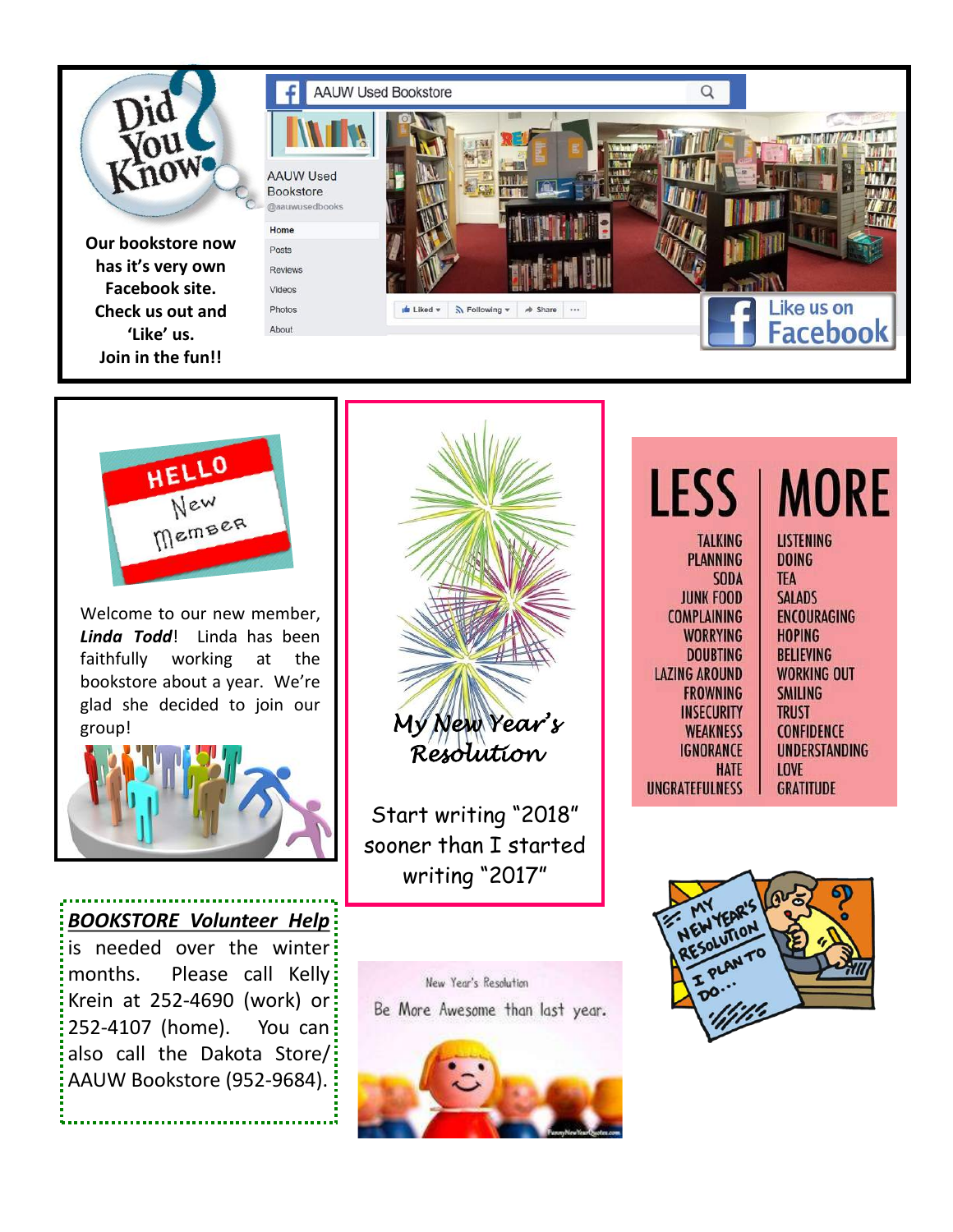